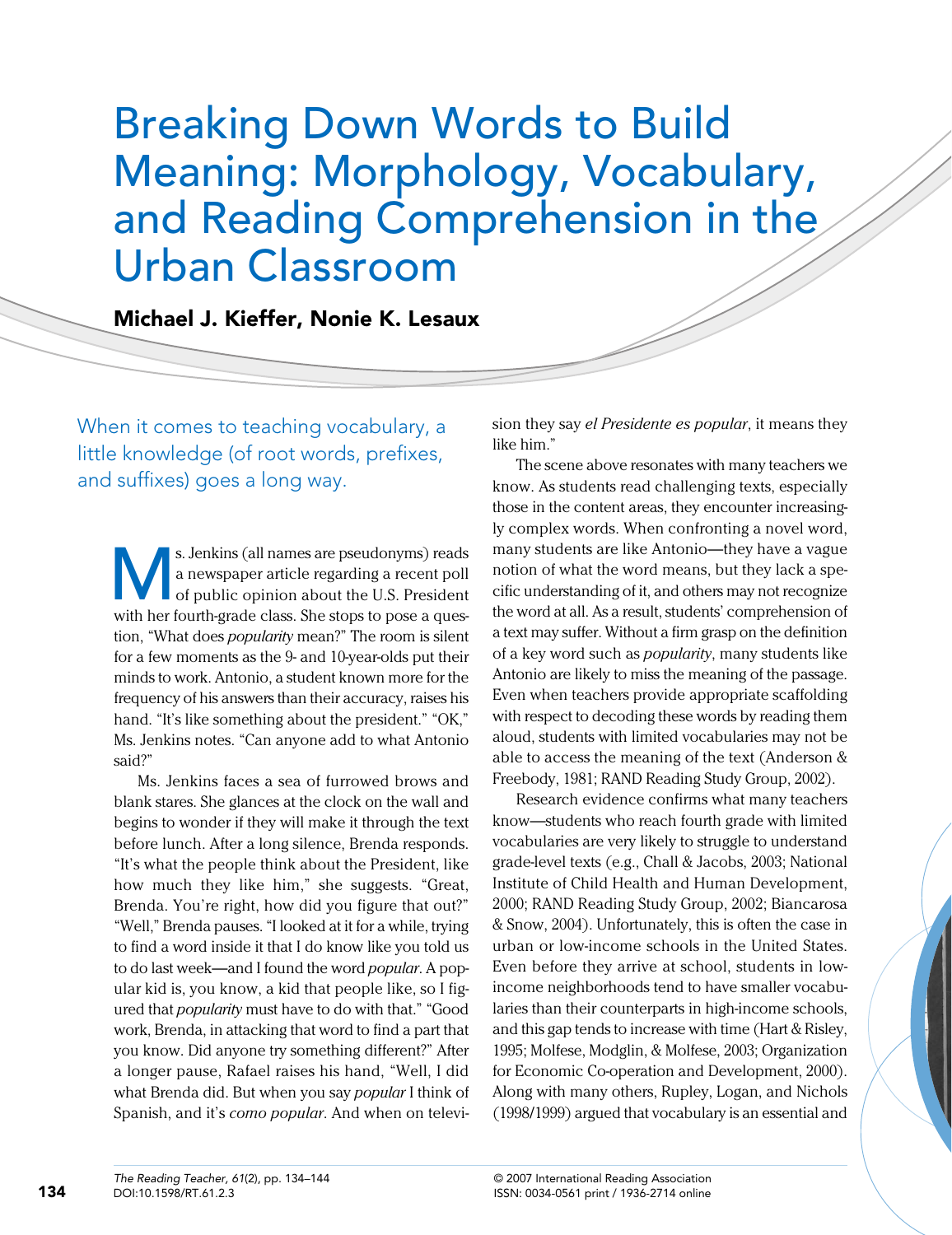often overlooked component in any balanced literacy program, a sentiment increasingly recognized in recent years (Cassidy & Cassidy, 2005/2006).

A large and rapidly growing segment of students in urban schools in the United States are Englishlanguage learners (ELLs). These learners are particularly likely to lack the English vocabulary they need to comprehend difficult texts (August, Carlo, Dressler, & Snow, 2005). An increasing number of ELLs are students who immigrated before kindergarten age or who are the U.S.-born children of immigrants (August & Hakuta, 1997). By the fourth grade, most of these students have acquired the basic, interpersonal English they need to communicate with their classmates and teachers, but continue to lack the academic English vocabulary to comprehend content area texts. These learners, along with many of their native English-speaking classmates, require thoughtful, targeted instruction in academic English vocabulary in upper elementary school.

Despite their limited vocabularies, some students have effective strategies for learning new words, and these strategies can and should be taught to others. Effective word-learners attack unknown words, break them into their meaningful parts, hypothesize meanings for the larger words, and then check their meanings against the context of the text as well as their own background knowledge (Anderson & Nagy, 1992; Freyd & Baron, 1982). In the process, they use their knowledge of high-frequency root words to access low-frequency words. For example, Brenda can use the root word *popular*, a word that is commonly heard on the playground, to access the more infrequent

> word *popularity*. Because many of the difficult words that students encounter contain root words that are more commonly known, this strategy can be very powerful. Spanish-speaking ELLs, like Rafael, who have a developed knowledge of their first language, can use their knowledge of word parts in that language to understand English words. In each of these cases, the children are using their ability to think about the forms of language to derive meaning.

> > Considering the limited vocabularies

of many students in urban schools, equipping them with effective strategies for learning new words is essential. Instruction that provides these strategies is crucial for ELLs and for many of their classmates in urban schools who face similar struggles with reading comprehension.

In this article, we describe what reading research can tell educators about the role of word-attack strategies in reading comprehension. In particular, our recent study with urban fourth- and fifth-graders in California suggests that breaking down words into meaningful parts is important for both Spanishspeaking ELLs and their native English-speaking classmates. We first explain what research says about vocabulary and reading comprehension, then describe the findings of our study, and finally suggest some general principles and specific activities with which teachers can improve their students' abilities to break down words to build up meaning.

# What Does the Research Say?

### Vocabulary, Comprehension, and the Fourth-Grade Slump

Decades ago, reading researcher Jeanne Chall identified a trend well known to teachers—many students succeed in learning to read and comprehend simple texts in the early grades, yet struggle to comprehend grade-level texts in the upper elementary years (Chall, 1983). Although it is not entirely clear what causes this "fourth-grade slump" or what factors put urban students at greater risk for these difficulties, there is a general consensus among researchers that vocabulary (Freebody & Anderson, 1983; RAND Reading Study Group, 2002), increasing word length and complexity (Juel, 1988), and differences in exposure to print each play a role (Cunningham & Stanovich, 1991). As the vocabulary demands of texts increase in the upper elementary and middle school grades, many students struggle with comprehension. A particular source of difficulty is their academic vocabulary—the words necessary to learn and talk about academic subjects. This academic vocabulary plays a more prominent role as students read to learn about science and social studies concepts in upper elementary and middle school.

Our own research and teaching in urban schools supports the importance of academic vocabulary in students' success or struggles. First author, Michael Kieffer, found that his students in an urban middle

Xst

Surines

In a way that Slowly<br>qwckly<br>tightly

Without

paintess<br>Hasteless<br>hopeless

Full, full of

unq J sing er<br>teacher<br>mixer<br>pitcher

refixes

 $\overline{AB}$ 

LNMap uncooked Do again

reread

eturn ot aw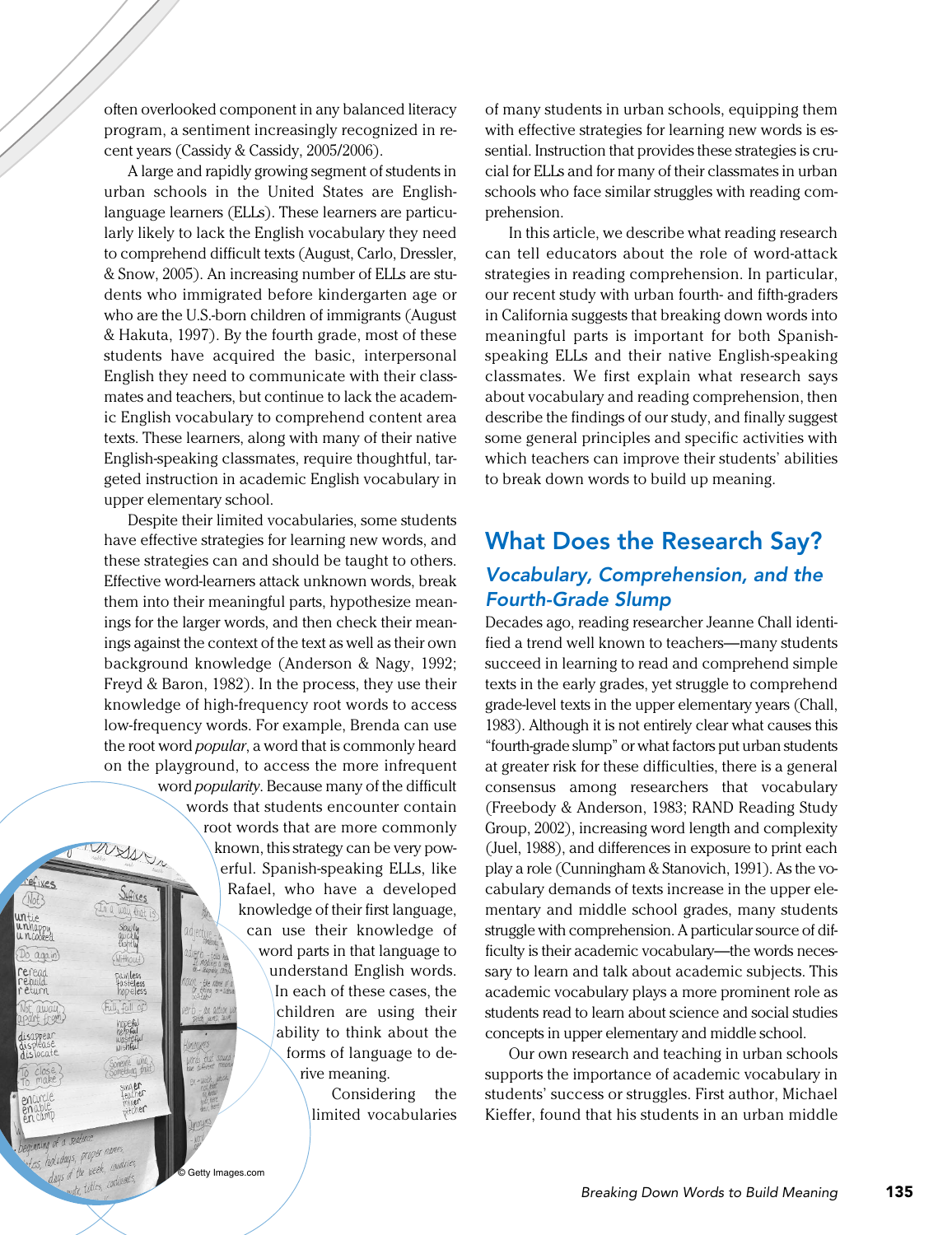school lacked much of the vocabulary to read gradelevel texts. Urban students with below average vocabularies need thoughtful and strategic vocabulary instruction.

Vocabulary and reading comprehension have a reciprocal relationship—as greater vocabulary leads to greater comprehension, better comprehension also

Not all strategies for learning words are made equal, nor will all strategies work for all learners.

leads to learning more vocabulary words (Stanovich, 1986)—and this relationship has major implications for the teaching of reading (Rupley, Logan, & Nichols, 1998/1999). Although most research in this area has been conducted with native English speakers, cur-

rent studies suggest that a similar reciprocal relationship between reading and vocabulary exists for ELLs (García, 1991; Proctor, August, Carlo, & Snow, 2005).

Researchers emphasize the importance of vocabulary yet also point out that knowing a word well involves the combination of several different types of knowledge. In his clear and concise volume on vocabulary development, Stahl (1999) suggested that knowing a word means not only knowing its literal definition but also knowing its relationship to other words, its connotations in different contexts, and its power of transformation into various other forms. Students who can master these different aspects of knowing a word have strong depth of vocabulary knowledge, and students who are familiar with many words have breadth of vocabulary knowledge. Antonio, having been previously exposed to word the word *popularity*, has a vague notion of what it means, but he lacks this depth of knowledge about the word; with only a superficial understanding of this key word, his comprehension will likely suffer.

#### Closing the Word Gap

Although teachers and researchers agree on the importance of academic vocabulary, less consensus exists concerning how such vocabulary can be learned. Some emphasize wide-ranging free reading as the primary vehicle through which words are learned. For example, Anderson and Nagy (1992) argued that the word-learning task is enormous—they estimated that students reading on grade level learn between 2,000 and 3,000 new words a year—and therefore concluded that most words must be learned through context. In support of this argument, researchers described the strong correlation between students' volume of reading and their vocabulary knowledge (Cunningham & Stanovich, 1991).

Other researchers insist that explicit instruction (of at least some of the low- and medium-frequency words likely to challenge students) is crucial for vocabulary learning. Beck, McKeown, and Kucan (2002) argued that the information provided by context is often too limited or misleading to be reliable in effectively supporting students' learning of new words. The National Reading Panel (National Institute of Child Health and Human Development, 2000) supported this view, finding that direct instruction of vocabulary improves comprehension. They found insufficient evidence to prove that extensive reading programs such as Silent Sustained Reading improved vocabulary, at least when implemented without complementary instructional techniques.

A balanced approach to vocabulary instruction combines explicit instruction of a limited number of well-chosen words with instruction in strategies with which students can acquire words independently (Graves, 2006; Stahl, 1999; Stahl & Nagy, 2006). Implementing such an approach ultimately requires that teachers know how to teach specific words and know which strategies are the most efficient and effective for students to use when learning words independently. Not all strategies for learning words are made equal, nor will all strategies work for all learners. To identify those word-learning strategies that will best equip students to comprehend text, researchers have investigated the strategies that successful learners use naturally.

One way to identify effective strategies is to examine students' use of various strategies and to analyze how these strategies relate to students' performance on reading comprehension assessments. Although the average vocabulary level of students in urban schools is often below the national average, great differences exist among students' individual levels, suggesting that some urban school students are more successful in learning vocabulary than others. By examining what strategies average and above average word learners use regularly, differentiating them from below average word learners, one may be able to identify the tools that could help move all students forward in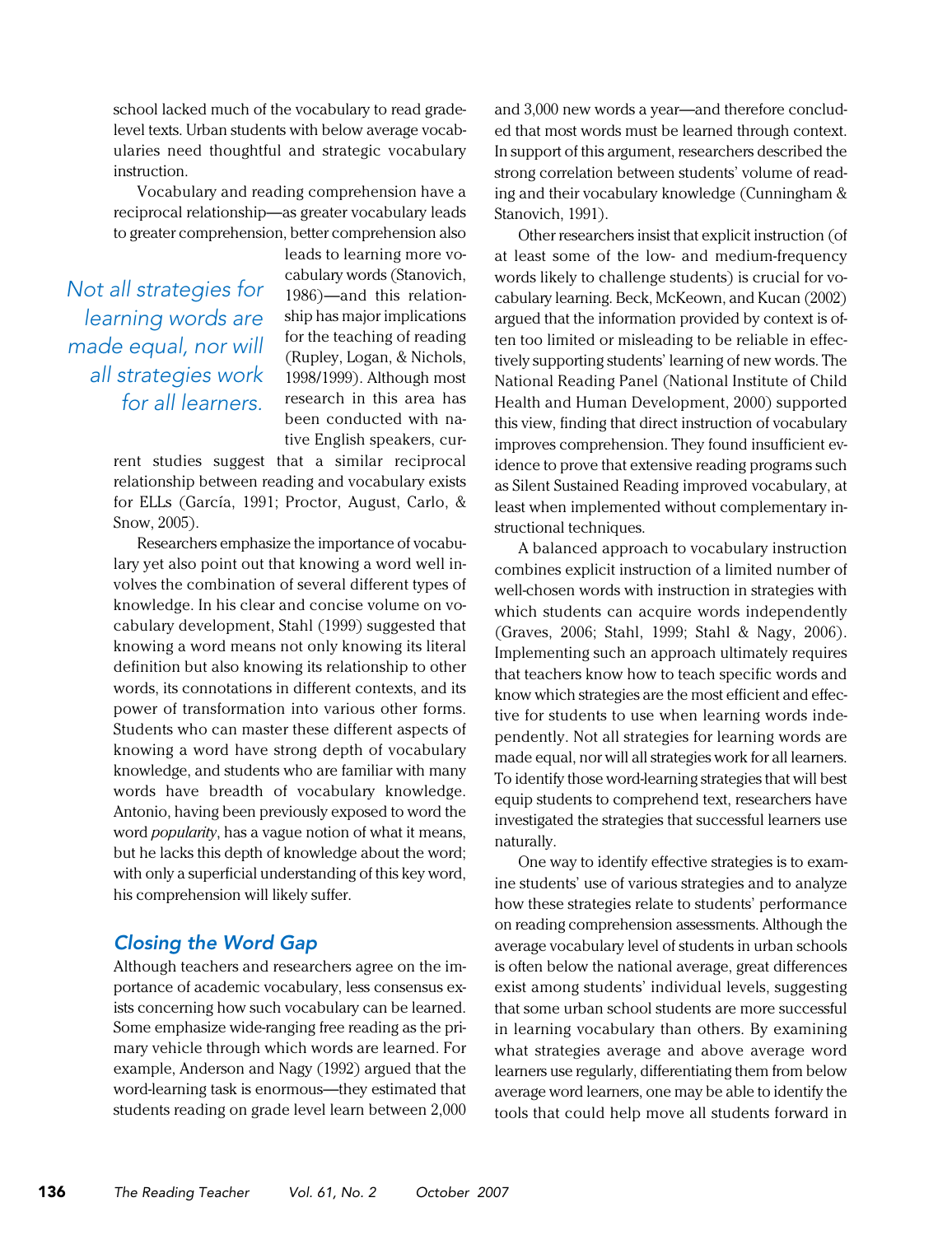their vocabulary and comprehension. In our own research, we found that one such tool is morphology.

#### Morphology: What Is It and Why Does It Matter for Reading?

The word *morphology* can be broken down (morphologically) into two meaningful parts (known as *morphemes*): *morph*- meaning shape and -*ology* meaning the study of. Thus, morphology, in its most generic form, is the study of shape. In language and reading, morphology refers to the study of the structure of words, particularly the smallest units of meaning in words: morphemes. Morphemes are generally one of the two following types:

- 1. Bound morphemes, which are prefixes and suffixes that cannot stand alone as words, such as *geo*-, *re*-, and -*ity*
- 2. Unbound morphemes, which are roots within more complex words that can stand alone as words, such as *popular*

Bound morphemes that are suffixes are one of the two following types:

- 1. Inflection morphemes such as -*ed* and -*s* that change the tense or number of a word without changing its part of speech
- 2. Derivational morphemes such as -*ity* and -*tion* that change a word's part of speech

For example, adding -*ity* changes *popular* from an adjective to the noun *popularity*. When an inflectional morpheme is added, as in walk*ed*, we call the new word inflected whereas when a derivational morpheme is added, as in informa*tion*, we call the new word derived.

An understanding of word structure can be a powerful tool for students faced with the daunting task of acquiring academic vocabulary. A large number of the unfamiliar words that students encounter in printed school English could be understandable if students knew the more common root word and could break the complex word down (Nagy & Anderson, 1984). Because texts contain many of these complex but decipherable words, children's abilities to attack and dissect them are essential to their understanding of these texts.

Children develop awareness of morphology throughout their childhood and into their adolescence.

Young children generally understand how inflectional morphemes (such as -*s* on plurals or -*ed* on past-tense verbs) are attached to words, whereas children in upper elementary school continue to develop understanding of how derivational morphemes connect to words (such as -*ity* on *popularity*; Tyler & Nagy, 1989). This development follows a relatively predictable sequence, although the rate at which students progress through the sequence varies considerably between children. As a result, students at a given grade level can be at very different levels in their awareness of morphology. Teachers can get some sense of where their students are on this developmental continuum by administering a developmental spelling inventory (for an example, see Bear, Invernezzi, Templeton, & Johnston, 2000).

A few studies have shown that understanding of derivational morphology is related to reading comprehension (Carlisle, 2000; Freyd & Baron, 1982; Nagy, Berninger, & Abbott, 2006). Because the ability to attack and dissect words is our particular focus, we will use the terms *morphology* and *breaking down words* interchangeably in the remainder of this article. Although there are many ways in which students can understand morphology, the ability to use morphology to attack novel words is the most promising for improving reading comprehension.

# What Did We Investigate and What Did We Find?

Because the relationship between morphology and reading comprehension had primarily been studied among native English speakers in suburban contexts, we wondered whether this relationship also held up among Spanish-speaking English-language learners and native English speakers in an urban context. This research seems particularly important given the apparent difficulties that these populations have with acquiring vocabulary and comprehending academic text.

Our study examined how students' ability to break down words related to their vocabulary knowledge and reading comprehension in fourth and fifth grade. We also examined how this relationship changed between fourth and fifth grade. We collected data from 111 students (87 Spanish-speaking ELLs and 24 native English speakers) in a large urban district in southern California in both fourth and fifth grade. Students' understanding of morphology was assessed by asking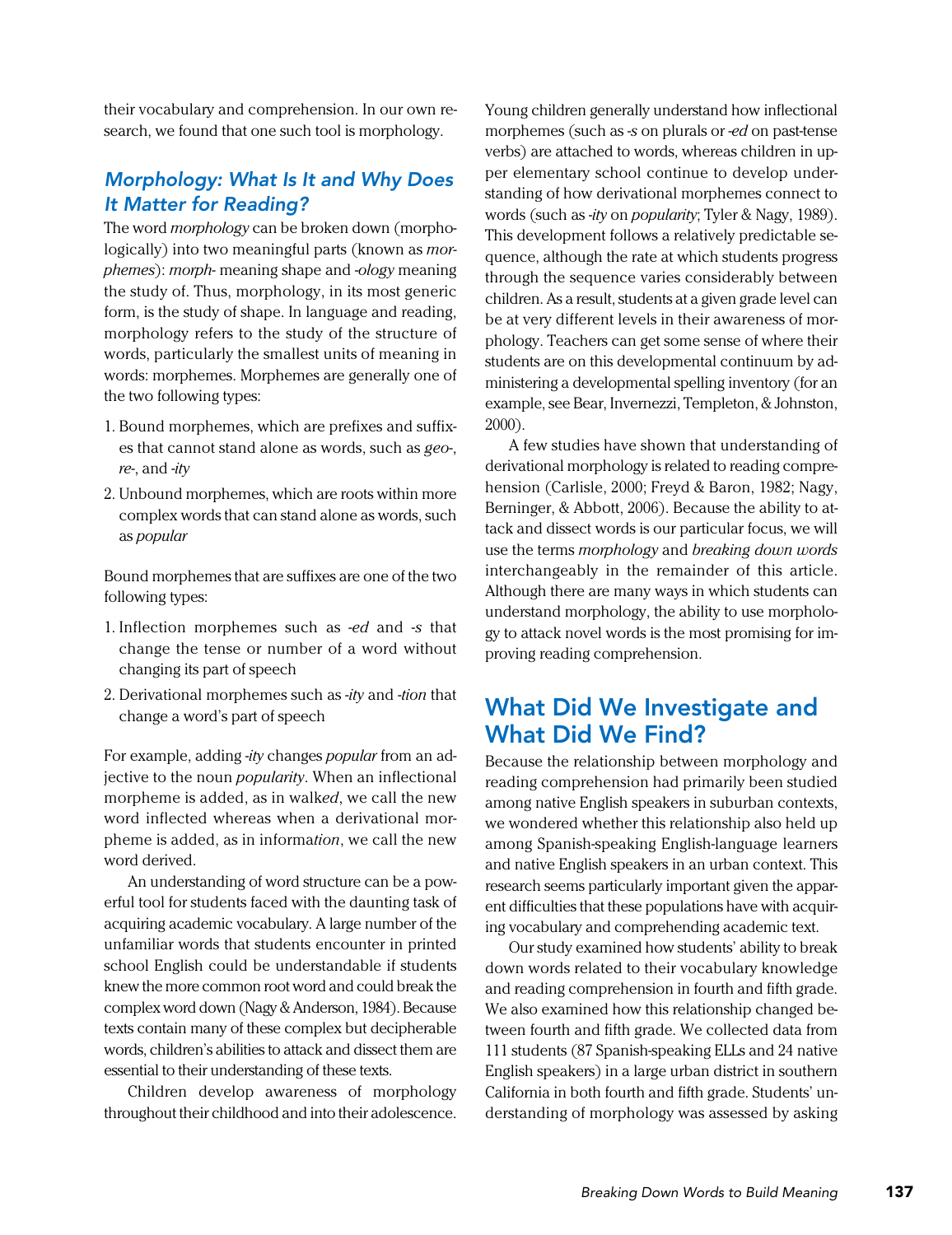them to extract the root word from a complex word to complete a sentence (e.g., students were given *popularity* and asked to complete "The girl wanted to be very \_\_\_\_\_\_\_\_"; see Table 1 for a list of the words used on the task). Students were also given a range of standardized tests assessing reading comprehension, word reading fluency, and vocabulary. We assessed reading comprehension with the Woodcock Language Proficiency Battery—Revised, Passage Comprehension subtest, which is a cloze test in which students provide a word to complete a passage; and the Gates-MacGinitie Reading Comprehension Test (1989), which is a traditional multiple-choice test. We assessed word reading fluency with the Test of Oral Word Reading Efficiency, Sight Word Efficiency subtest (1999), which is a timed test in which students read as many words of increasing difficulty as they can in 45 seconds. Vocabulary was assessed with the Peabody Picture Vocabulary Test (3rd edition), which is a multiple-choice measure of receptive vocabulary knowledge in which students hear a word and choose an appropriate picture.

Following an analysis of these relationships in the context of reading development and instruction, we have two major findings about comprehension and vocabulary to report.

#### Morphology and Comprehension

We found that morphology was related to reading comprehension in both fourth and fifth grade, and became more important as students grew older. Students with greater understanding of morphology also have higher reading comprehension scores when holding constant their word reading fluency. Although this relationship was significant in fourth grade, it grew stronger in fifth grade, such that students' understanding of morphology was a better predictor of reading comprehension than their vocabulary level. In addition, we found that this relationship was the same for Spanish-speaking ELLs as for native English speakers in an urban setting. That is, morphology was equally

#### Table 1 Items on Fourth-Grade Morphology Test in Order From Least to Most Difficult With Spanish-English Cognates in Bold and Cognate Suffixes in Italics

| Derived word      | Root word      | Root frequency (from<br>www.wordcount.com) | Changes required  |
|-------------------|----------------|--------------------------------------------|-------------------|
| Runner            | Run            | High                                       | Spelling          |
| Growth            | Grow           | Medium                                     | None              |
| Dryer             | Dry            | High                                       | None              |
| Swimmer           | Swim           | Low                                        | Spelling          |
| Fourth            | Four           | High                                       | None              |
| Teacher           | Teach          | Medium                                     | None              |
| <b>Discussion</b> | <b>Discuss</b> | Medium                                     | Sound Originality |
| Originality       | Original       | High                                       | Sound             |
| Popularity        | Popular        | High                                       | Sound             |
| Baker             | <b>Bake</b>    | Low                                        | Spelling          |
| Courageous        | Courage        | Medium                                     | Sound             |
| <b>Fifth</b>      | Five           | High                                       | Sound, Spelling   |
| Possession        | <b>Possess</b> | Low                                        | Sound             |
| Activity          | Active         | Medium                                     | Spelling          |
| <b>Division</b>   | <b>Divide</b>  | Medium                                     | Sound, Spelling   |
| Width             | Wide           | High                                       | Sound, Spelling   |
| Decision          | <b>Decide</b>  | Medium                                     | Sound, Spelling   |
| Availability      | Available      | High                                       | Sound, Spelling   |
| Glorious          | Glory          | Medium                                     | Spelling          |
| Strength          | Strong         | High                                       | Sound, Spelling   |
| Famous            | Fame           | Low                                        | Spelling          |
| Admission         | Admit          | Medium                                     | Sound, Spelling   |
| Density           | Dense          | Low                                        | Spelling          |
| <b>Furious</b>    | Fury           | Low                                        | Spelling          |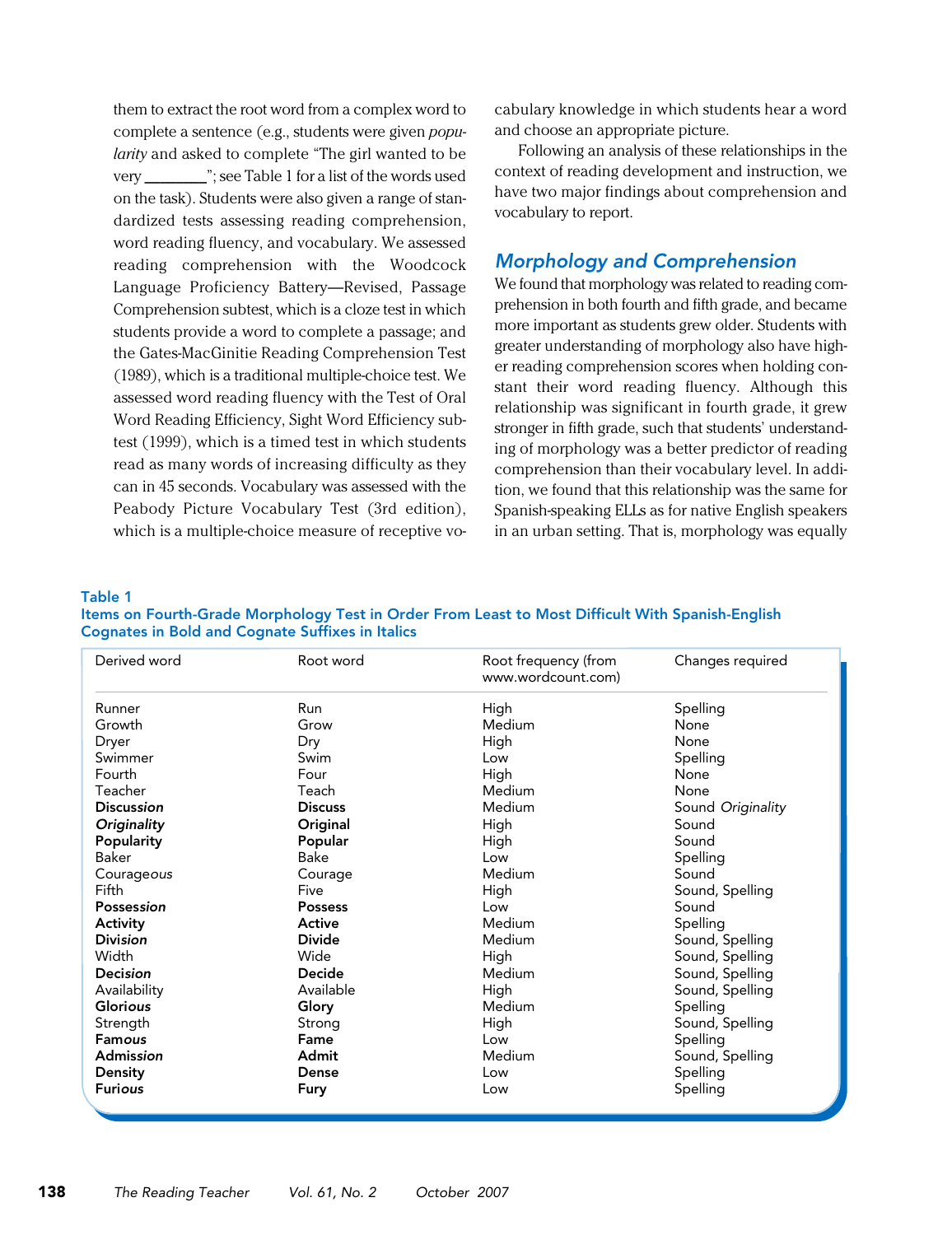important for reading comprehension in both populations of students.

#### Vocabulary and Morphology

Students with larger vocabularies tended to have greater understanding of morphology. As with the relationship between reading and vocabulary development, the relationship between vocabulary and morphology appears to be reciprocal. Understanding morphology may help students broaden their vocabularies, and vocabulary growth may improve students' understanding of morphology. This suggests that teaching morphology may work well with other types of context-rich and thoughtful vocabulary instruction to improve students' reading and language outcomes.

As shown in Table 1, some of the items on the morphology task were more difficult for students than other items. The following three factors influenced the difficulty of the items:

- 1. Whether they required a change in sound to go from the derived word to the root (e.g., *popularity* to *popular*)
- 2. Whether the word required a change in spelling (e.g., from *swimmer* to *swim*)
- 3. The frequency of the root word

As shown in Table 1, items that required both spelling and sound changes (e.g., *strength* to *strong*) were among the most difficult. Items that also included less frequent root words (e.g., from *furious* to *fury*) tended to also be difficult for students. The easiest items had common root words and did not require changes in spelling (e.g., *dryer* to *dry*, *growth* to *grow*). This finding suggests that teachers may need to point out to students how some derived words relate to their roots. Although students may automatically see the connection between *dry* and *dryer*, they may need to be taught to recognize that *strength* and *strong* are related. The findings also suggest that for some words, students need to be taught the meaning of the root even before they learn about its relationship with the derived word. Teaching students to recognize *fury* within *furious* can only be helpful if they first learn the meaning of *fury*.

The conclusion that students with greater understanding of morphology are more successful at learning academic vocabulary and comprehending text is a strong argument for including morphology instruction in language and literacy programs, especially in urban settings. This conclusion also raises important instructional questions regarding how teachers ought to go about teaching morphology in the context of general vocabulary instruction.

# So, What Does Good Morphology Teaching Look Like?

We recommend four principles for teaching morphology to improve students' vocabulary and reading comprehension. These recommendations are based on the research findings described above, the frameworks and programs put forth by vocabulary experts in the field, and our own experiences working in urban schools.

## Principle 1: Teach Morphology in the Context of Rich, Explicit Vocabulary **Instruction**

Our findings suggest that understanding morphology is related to, but also distinct from, overall vocabulary. Therefore, it makes sense that morphology strategies should be taught within the context of a comprehensive program of vocabulary improvement, but as a *distinct* component of that program. Although a complete discussion of effective vocabulary instruction is not possible here, it is worth summarizing some of the key elements that make up rich, explicit vocabulary instruction, with an emphasis on how morphology may fit into such a program.

Vocabulary instruction has been conceptualized in several different ways. In their classic meta-analysis on vocabulary instruction, Stahl and Fairbanks (1986) found that the most effective approaches provided multiple exposures to words, introduced the words in meaningful contexts, and involved students in deep processing of the words' meanings. By synthesizing results from 52 studies on the topic, they found that these methods had substantial effects not only on vocabulary knowledge, but also on students' reading comprehension.

Similarly, Beck, McKeown, and Kucan (2002) defined what they call "robust vocabulary instruction" as vigorous, strong, and powerful instruction that "involves directly explaining the meanings of words along with thought-provoking, playful, and interactive follow-up" (p. 2). They suggested that teachers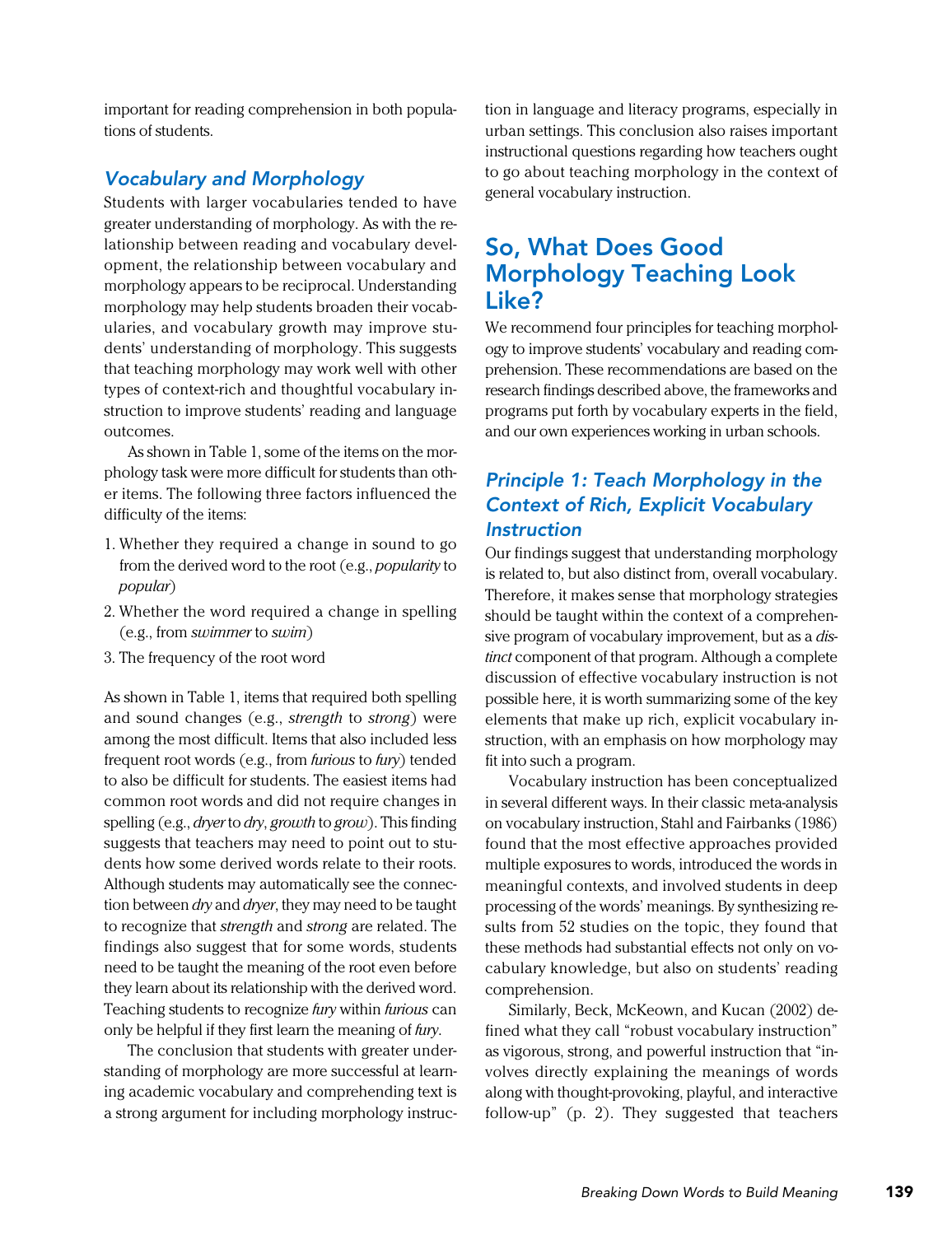choose useful, academic words that appear in a wide variety of texts, provide student-friendly explanations for them, create instructional contexts that supply useful information about new words, and engage students in actively dealing with word meanings. Although they did not address morphology in particular, they highlighted the importance of teaching relationships among words. Teachers should emphasize the relationships among words based on their shared roots, prefixes, or suffixes.

In his recent book, Graves (2006) suggested that a comprehensive vocabulary program would include activities that serve the following four functions:

- 1. To provide students with "rich and varied language experiences" (p. 38)
- 2. To teach a relatively small number of well-selected individual words directly
- 3. To teach word learning strategies, including morphology, dictionary skills, and the use of context clues
- 4. To foster "word consciousness," that is, students' "awareness of and interest in words and their meanings" (p. 119)

In this framework, understanding of morphology is firmly contextualized alongside other strategies for word learning.

Addressing the specific needs of ELLs, Carlo et al. (2004) suggested four principles that underlie an effective vocabulary program for these learners.

- 1. New words should be taught in meaningful contexts.
- 2. Words should be encountered in a variety of contexts.
- 3. Word knowledge involves depth of meaning as well as spelling, pronunciation, morphology, and syntax.
- 4. Native Spanish speakers should have access to the text's meaning in Spanish.

From this perspective, morphology is considered both a component of knowing a word well and a strategy for learning new words.

## Principle 2: Teach Students to Use Morphology as a Cognitive Strategy With Explicit Steps

Our findings, along with those of other researchers, suggest that using morphology to manipulate words is best understood as a cognitive strategy to be learned, not simply a set of rules to be memorized. Like other strategies related to reading comprehension, this is a strategy that is best taught with the cognitive steps of the task in mind. To break a word down into morphemes, a student must complete the following four steps:

- 1. Recognize that he or she doesn't know the word or doesn't have a deep understanding of the meaning of the word.
- 2. Analyze the word for morphemes she or he recognizes (both roots and suffixes). As our findings indicate, this process may be more difficult if the word is not transparent, particularly if it requires a change in both sound and spelling.
- 3. Hypothesize a meaning for the word based on the word parts.
- 4. Check the hypothesis against the context.

Teachers should teach these four steps explicitly, model them several times with various words, and provide students with time to practice them. In so doing, teachers can scaffold this process, gradually releasing the responsibility to the students (see Clark & Graves, 2005, for a thoughtful discussion of scaffolding in comprehension instruction).

## Principle 3: Teach the Underlying Morphological Knowledge Needed in Two Ways—Both Explicitly and in Context

Although the ability to break words down into morphemes is best taught as a cognitive strategy, it also requires a certain amount of knowledge about language. Along with the four steps described above, this knowledge needs to be taught explicitly. There are three types of knowledge of language that students need to know to use morphology effectively:

Knowledge of Prefixes and Suffixes. Teachers can teach prefixes and suffixes in a variety of ways. Teachers should engage students in grouping words by prefix or suffix. They can then discuss what these words share in meaning or part of speech. In this way, students can articulate their own meanings of prefixes and suffixes. Providing a cumulative word wall with these prefixes and suffixes grouped by meaning will reinforce these lessons. Teachers can also develop students' word con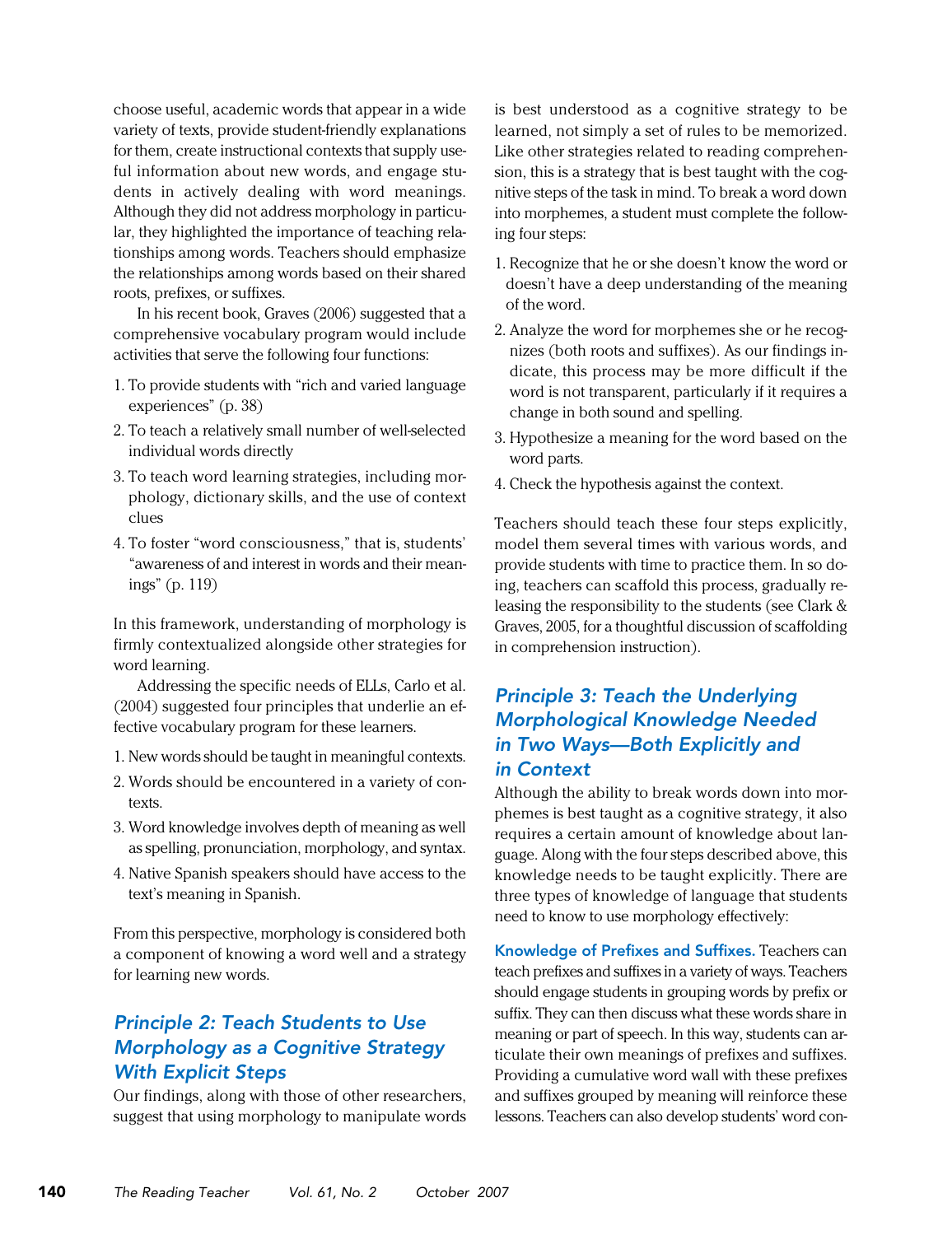sciousness by encouraging them to seek out and analyze new examples of word parts to add to the wall. Like other vocabulary items, learning prefixes and suffixes will require practice and reinforcement. Table 2 displays the 20 most common prefixes and suffixes, adapted from Blevins (2001). Students may know many of the high-frequency affixes but need to learn the low- and medium-frequency affixes.

#### Knowledge of How Words Get Transformed.

Students should be taught the changes in sound and spelling that are often required to extract roots from derived words. To do so, teachers can group words by root to show how a single word can take many forms. This can expand students' written vocabulary by providing them with several forms for a known word. For instance, Kinsella (2002) and others have advised teachers to create a word chart that displays these various forms of key words selected from a text that students are reading. Table 3 displays an example of such a word chart, with words drawn by us from a newspaper article about current events. As with the word wall grouped by prefixes and suffixes, students can be engaged in finding and adding forms of these words themselves.

Knowledge of Roots. Students' abilities to extract roots from derived words can be a powerful strategy for acquiring new vocabulary, but only if students know the meanings of the roots. Although some roots are known to upper elementary students, it appears that others (such as *dense* and *fury*) may not be. Thus teachers need to teach a selected number of these roots as well. Clearly, this is a big task, given the huge number of roots that exist. As a starting point, teachers can teach some of the most common Latin and Greek roots (see Table 4). However, like other vocabulary words, these roots should be not be presented as a list to be memorized, but rather they should be taught in meaningful contexts when they are most useful for students to comprehend particular texts. For instance, many of these roots such as *therm* and *hydro* may be best suited to science lessons built around expository text. For other resources on teaching morphological knowledge, see Bear et al. (2000).

#### Table 2 Most Common Prefixes and Suffixes in Order of Frequency

| Medium frequency<br>High frequency<br>over- (too much)<br>trans- (across)<br>mis- (wrongly)<br>super- (above)<br>sub- (under)<br>semi- (half)<br>pre-(before)<br>anti- (against)<br>mid- (middle)<br>inter- (between, among)<br><b>Suffixes</b><br>-al, -ial (having characteristics of)<br>-ly (characteristic of)<br>-y (characterized by)<br>-er, -or (person)<br>-ness (state of, condition of)<br>-ion, -tion (act, process)<br>-ible, -able (can be done)<br>-ity, -ty (state of)<br>-ment (action or process)<br>-ic (having characteristics of)<br>-en (made of)<br>-ive, -ative, itive (adjective form of a noun)<br>-ful (full of) |                                                                                                                                                                                                        | Prefixes |                                                                    |
|----------------------------------------------------------------------------------------------------------------------------------------------------------------------------------------------------------------------------------------------------------------------------------------------------------------------------------------------------------------------------------------------------------------------------------------------------------------------------------------------------------------------------------------------------------------------------------------------------------------------------------------------|--------------------------------------------------------------------------------------------------------------------------------------------------------------------------------------------------------|----------|--------------------------------------------------------------------|
| -s (plurals)<br>-ed (past tense)<br>-ing (present tense)                                                                                                                                                                                                                                                                                                                                                                                                                                                                                                                                                                                     | Highest frequency<br>un- (not, opposite of)<br>re- (again)<br>in-, im-, ir-, il- (not)<br>dis- (not, opposite of)<br>en-, em- (cause to)<br>non- (not)<br>under- (too little)<br>in-, im- (in or into) |          |                                                                    |
|                                                                                                                                                                                                                                                                                                                                                                                                                                                                                                                                                                                                                                              |                                                                                                                                                                                                        |          |                                                                    |
|                                                                                                                                                                                                                                                                                                                                                                                                                                                                                                                                                                                                                                              |                                                                                                                                                                                                        |          | -ous, -eous, ious (possessing the qualities of)<br>-less (without) |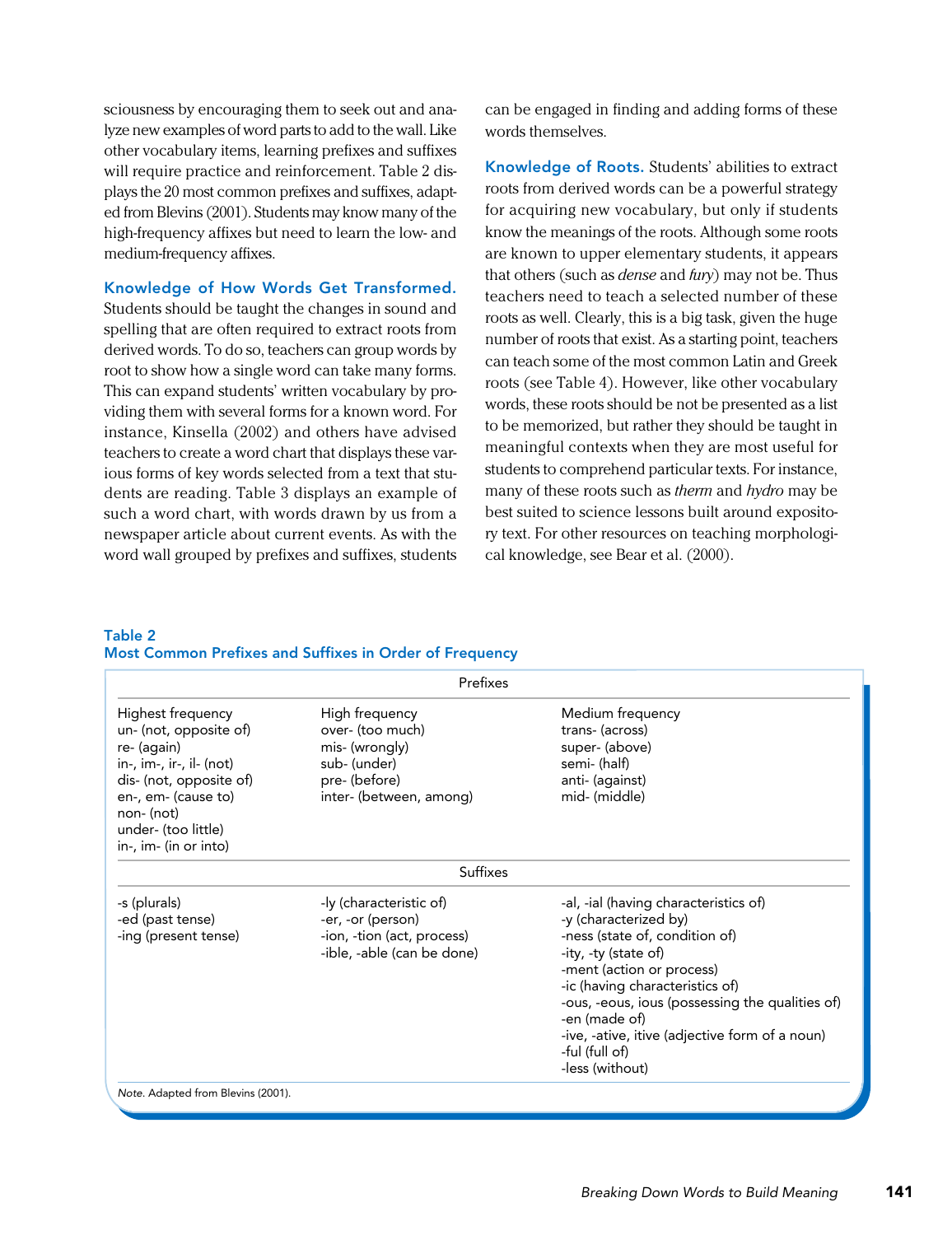| Table 3                                                                    |  |
|----------------------------------------------------------------------------|--|
| Sample Completed Word Form Chart With Words Drawn From a Newspaper Article |  |

| <b>Noun</b>          | Adjective      | Verb       | Adverb         |
|----------------------|----------------|------------|----------------|
| politics, politician | political      |            | politically    |
| strategy             | strategic      | strategize | strategically  |
| provision            | provisional    | provide    | provisionally  |
| representation       | representative | represent  |                |
| finance              | financial      | finance    | financially    |
| acceptance           | (un)acceptable | accept     | (un)acceptably |

## Principle 4: For Students With Developed Knowledge of Spanish, Teach Morphology in Relation to Cognate Instruction

Teaching Spanish-speaking students to recognize and use cognates (words with similar spelling and meaning in two languages, such as *information* and *información*) has the potential to be a very powerful way for students to use their first language as an asset to improve their English reading comprehension. This strategy is particularly promising because many academic English words are similar in form and meaning to everyday Spanish words (e.g., *tranquil* is a rare, lowfrequency English word while *tranquilo* is a common, frequently used Spanish word). But as with any technique or instructional strategy of promise, there are also pitfalls. Research suggests that this strategy may not work automatically for all students because students may lack proficiency in Spanish or may not have enough literacy in Spanish to recognize similarities in spelling (Nagy, García, Durgunoglu, & Hancin-Bhatt, 1993; Nagy & García, 1993). Even students with well-developed Spanish skills will need targeted instruction to learn how to recognize cognate relationships and use them to build reading comprehension in English.

One step to making cognate instruction effective is to teach the understanding of morphology in relation to teaching cognates. This is not difficult to do, given the prevalence of cognates among derived words (See the bold items in Table 1 for examples) and among Latin and Greek roots (virtually all of the roots

in Table 4 have some cognate relationship with Spanish words). Teachers can further subdivide their word wall to have a section for cognates and encourage students to find them. Students can also be taught to use common suffixes that are themselves cognates (See italicized suffixes in Table 1 for examples). They can be taught to recognize the regular relationships between English and Spanish suffixes (-*idad* in Spanish almost always translates to -*ity* in English, as in *originalidad* and *originality*).

# Putting It All Together to Build Meaning

As we have suggested, morphology is just one part of a comprehensive vocabulary and reading comprehension program for upper elementary students. However, it is important that we do not ignore such a potentially powerful tool to add to students' toolkits for extracting and constructing meaning from texts. As the insights of Brenda and Rafael reveal, this tool can be essential in our students' path toward becoming successful readers and writers.

*Note*. This research was supported by National Institute for Child Health and Human Development Grant 1 R03 HD049674-01 awarded to Nonie K. Lesaux, and in part by a Harvard Graduate School of Education Dean's Summer Fellowship awarded to Michael J. Kieffer. The authors wish to acknowledge the Spencer Foundation's support of Lesaux during the writing of this article.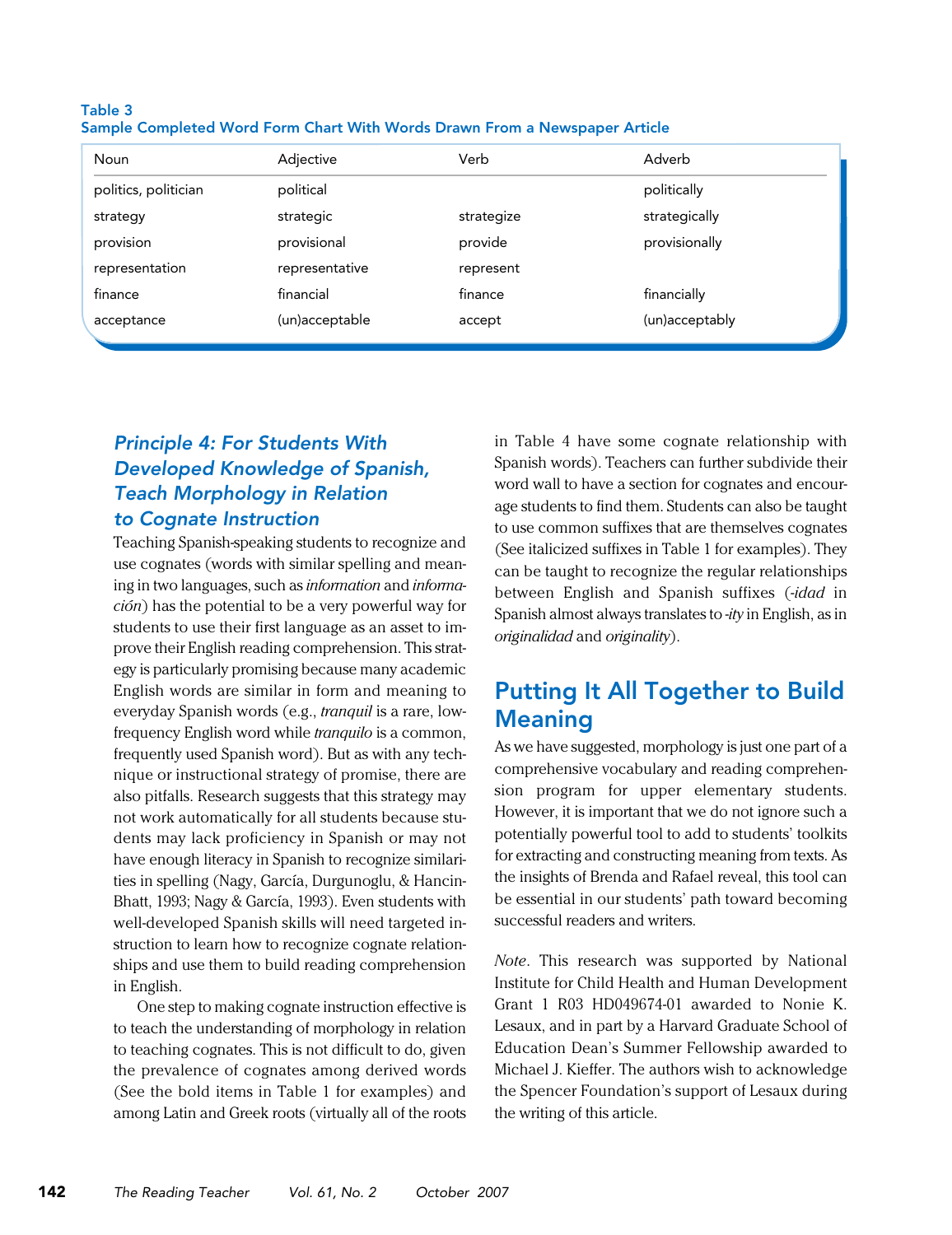#### Table 4 Common Latin and Greek Roots

| Definition<br>Root |                  | Examples                                                |  |
|--------------------|------------------|---------------------------------------------------------|--|
| Audi               | Hear             | Audience, auditorium, audible, audition                 |  |
| <b>Dict</b>        | Speak            | Dictate, predict, contradict, verdict, diction          |  |
| Port               | Carry            | Import, export, portable, porter, transport             |  |
| Rupt               | <b>Break</b>     | Abrupt, bankrupt, erupt, interrupt, rupture             |  |
| Scrib/script       | Write            | Describe, inscribe, prescribe, scribe                   |  |
| Spect              | See              | Inspect, respect, spectacles, spectator                 |  |
| Struct             | <b>Build</b>     | Construct, destruct                                     |  |
| Tract              | Pull, drag       | Attract, detract, contract, subtract                    |  |
| Vis                | See              | Visible, supervise, vision, visionary                   |  |
|                    |                  | Common Greek roots                                      |  |
| Auto               | Self             | Automobile, automatic, autograph, autobiography         |  |
| Bio                | l ife            | Biography, biology, biodegradable, biome                |  |
| Graph              | Written or drawn | Graphic, telegraph, seismograph                         |  |
| Hydro              | Water            | Dehydrate, hydrant, hydrodynamic                        |  |
| Meter              | Measure          | Barometer, centimeter, diameter, thermometer            |  |
| Ology              | Study of         | Geology, biology, archeology                            |  |
| Photo              | Light            | Photograph, photocopy, photosynthesis,<br>photoelectric |  |
| Scope              | See              | Microscope, periscope, stethoscope, telescope           |  |
| Tele               | Distant          | Telephone, telescope, telecast, telegram                |  |

*Kieffer is a graduate student at Harvard University, Cambridge, USA. E-mail michael\_kieffer@gse. harvard.edu. Lesaux teaches at Harvard University.*

#### References

- Anderson, R.C., & Freebody, P. (1981). Vocabulary knowledge. In J.T. Guthrie (Ed.), *Comprehension and teaching: Research reviews* (pp. 77–117). Newark, DE: International Reading Association.
- Anderson, R.C., & Nagy, W.E. (1992). The vocabulary conundrum. *American Educator*, *16*(4), 14–18.
- August, D., Carlo, M., Dressler, C., & Snow, C. (2005). The critical role of vocabulary development for English language learners. *Learning Disabilities Research and Practice*, *20*, 50–57.
- August, D., & Hakuta, K. (1997). *Improving schooling for languageminority children: A research agenda*. Washington, DC: National Academy Press.
- Bear, D., Invernezzi, M., Templeton, S., & Johnston, F. (2000). *Words their way: Word study for phonics, vocabulary, and spelling instruction*. Columbus, OH: Merill/Macmillan.
- Beck, I.L., McKeown, M.G., & Kucan, L. (2002). *Bringing words to life: Robust vocabulary instruction*. New York: Guilford.
- Biancarosa, G., & Snow, C.E. (2004). *Reading next—A vision for action and research in middle and high school literacy: A report to Carnegie Corporation of New York*. Washington, DC: Alliance for Excellence in Education.
- Blevins, W. (2001). *Teaching phonics and word study in the intermediate grades: A complete sourcebook*. New York: Scholastic.
- Carlisle, J.F. (2000). Awareness of the structure and meaning of morphologically complex words: Impact on reading. *Reading and Writing: An Interdisciplinary Journal*, *12*, 169–190.
- Carlo, M.S., August, D., McLaughlin, B., Snow, C.E., Dressler, C., Lippman, D.N., et al. (2004). Closing the gap: Addressing the vocabulary needs of English-language learners in bilingual and mainstream classrooms. *Reading Research Quarterly*, *39*, 188–215.
- Cassidy, J., & Cassidy, D. (2005/2006, December/January). What's hot, what's not for 2006. *Reading Today*, *23*, 1.
- Chall, J.S. (1983). *Stages of reading development*. New York: McGraw Hill.
- Chall, J.S., & Jacobs, V.A. (2003). Poor children's fourth-grade slump. *American Educator*, *27*(1), 14–15, 44.
- Clark, K.F., & Graves, M.F. (2005). Scaffolding students' comprehension of text. *The Reading Teacher*, *58*, 570–580.
- Cunningham, A.E., & Stanovich, K.E. (1991). Tracking the unique effects of print exposure in children: Associations with vocabu-